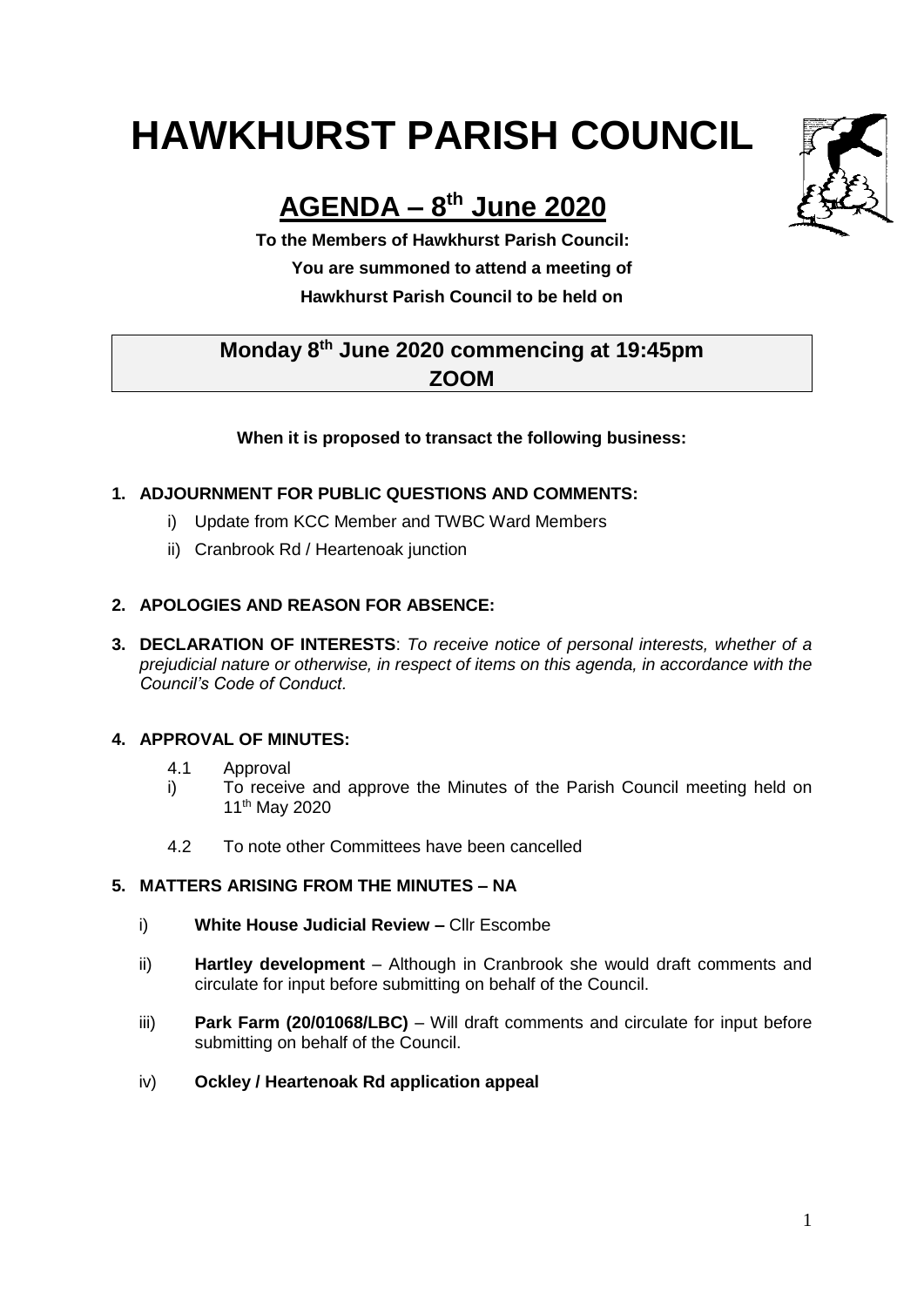## **6. PLANNING**

| <b>No</b> | <b>Application</b><br><b>No</b> | Proposal                                                                                                                                                                                                                                                                                   | <b>Location</b>                                                                                                                                |
|-----------|---------------------------------|--------------------------------------------------------------------------------------------------------------------------------------------------------------------------------------------------------------------------------------------------------------------------------------------|------------------------------------------------------------------------------------------------------------------------------------------------|
| 4         | 20/01240/FULL                   | Application for flexible commercial use of a 20m<br>by 40m area of land that is currently used for<br>agricultural machinery/vehicles to park 5 x Hgv<br>and 1 x large trailer as well as the agricultural<br>machinery and firmed with crushed concrete<br>and road planings.             | <b>Tubslake</b><br>Farm<br>Water<br>Lane<br>Hawkhurst<br>Cranbrook Kent<br><b>TN18 5AP</b>                                                     |
| 5         | 20/01304/FUL                    | Material change of use of a section of former<br>agricultural land to provide a garden extension<br>to the residential curtilage of Sherard House<br>(Retrospective)                                                                                                                       | Paddock<br>Adj<br>Horns<br>Sawyers<br>Road Hawkhurst<br><b>Cranbrook Kent</b>                                                                  |
| 6         | 20/01315/FULL                   | Proposed pair of semi-detached houses to<br>replace existing dwelling                                                                                                                                                                                                                      | Orleigh Copthall<br>Avenue<br>Hawkhurst<br>Cranbrook Kent<br><b>TN18 4LR</b>                                                                   |
| 7         | 20/01328/TDD                    | Dead and Dangerous Tree Notification: To<br>reduce row of trees/overgrown hedge alongside<br>tennis court to hedge height; BEECH - Reduce<br>some of the heavy branches; OAK - Remove                                                                                                      | Pavilion<br><b>Sports</b><br>King George V<br>Playing<br><b>Fields</b><br>The<br>Moor<br><b>Hawkhurst</b><br>Cranbrook Kent<br><b>TN18 4QB</b> |
| 8         | 20/01172/FULL                   | Subdivision of Flat 16 on the 1st, 2nd and 3rd<br>Floors to form two new<br>units -<br>internal<br>alterations only, no additional alterations to the<br>external appearance of the building; proposed<br>cycle and bin stores and additional 2 no. parking<br>spaces (Part Retrospective) | Lillesden<br>Park,<br>Hastings<br>Road,<br>Hawkhurst,<br>Cranbrook,<br><b>TN18 4QG</b>                                                         |

6.2 Planning information on file